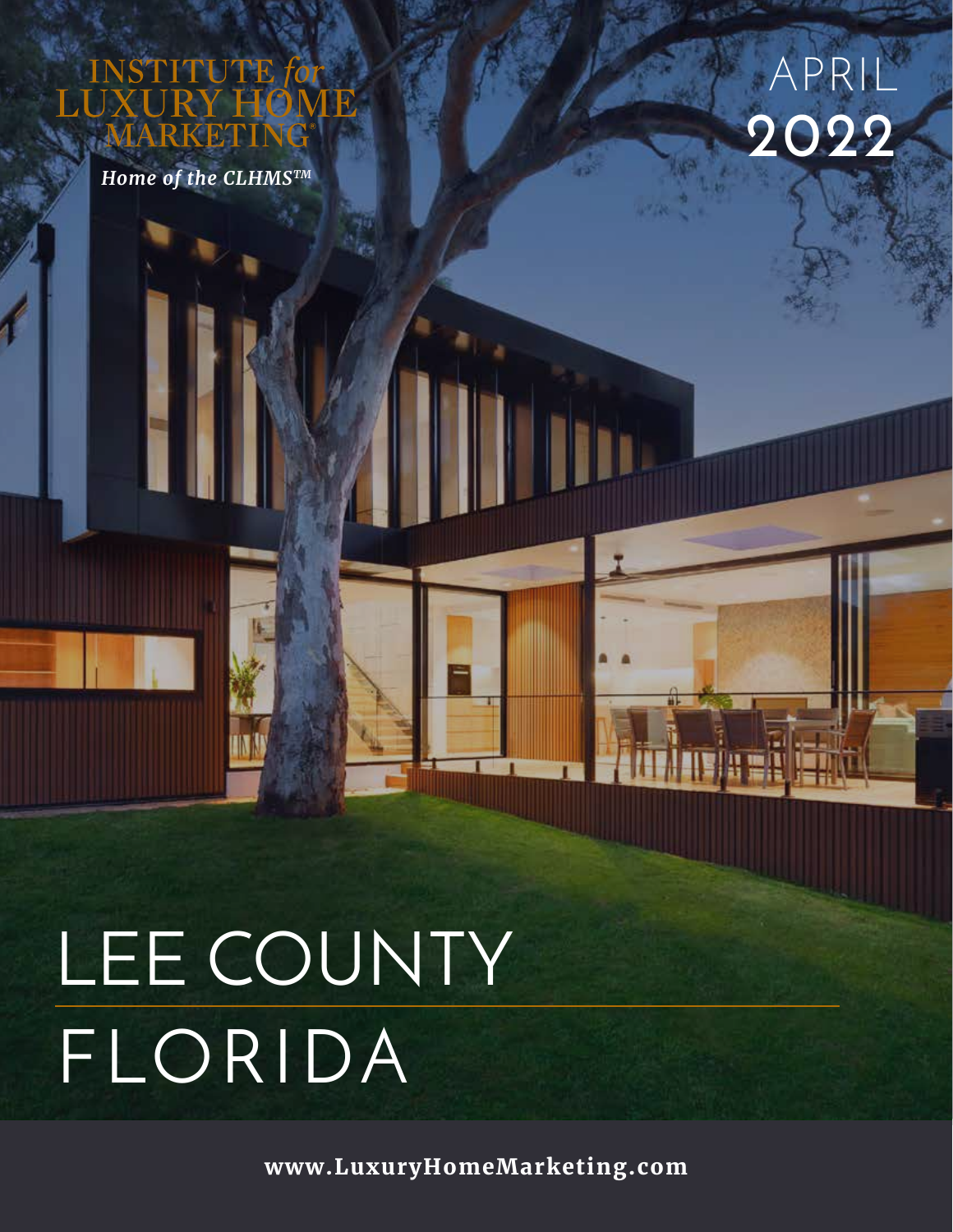# LEE COUNTY **SINGLE-FAMILY HOMES**

#### **LUXURY INVENTORY VS. SALES | MARCH 2022**

Inventory Sales

*Luxury Benchmark Price<sup>1</sup>:* **\$925***,***000**



| Square Feet <sup>3</sup> |                 | Price         | <b>Beds</b>    | <b>Baths</b>  | Sold           | Inventory | <b>Sales Ratio</b> |
|--------------------------|-----------------|---------------|----------------|---------------|----------------|-----------|--------------------|
| -Range-                  |                 | -Median Sold- | -Median Sold-  | -Median Sold- | -Total-        | -Total-   | -Sold/Inventory-   |
|                          | $0 - 2,999$     | \$1,200,000   | $\overline{3}$ | 3             | 113            | 171       | 66%                |
|                          | $3,000 - 3,999$ | \$1,590,000   | 4              | $\frac{1}{4}$ | 50             | 49        | 102%               |
|                          | $4,000 - 4,999$ | \$1,924,500   | 5              | 5             | 22             | 33        | 67%                |
|                          | $5,000 - 5,999$ | \$3,233,500   | $\frac{1}{4}$  | 6             | 4              | 14        | 29%                |
|                          | $6,000 - 6,999$ | \$5,362,500   | $\frac{1}{4}$  | 5             | 4              | 5         | 80%                |
|                          | $7,000+$        | \$2,300,000   | 6              | 9             | $\overline{2}$ | 5         | 40%                |

*1 The luxury threshold price is set by The Institute for Luxury Home Marketing. 2Sales Ratio defines market speed and market type: Buyer's < 14.5%; Balanced >= 14.5 to < 20.5%; Seller's >= 20.5% plus. If >100% MLS® data reported previous month's sales exceeded current inventory.*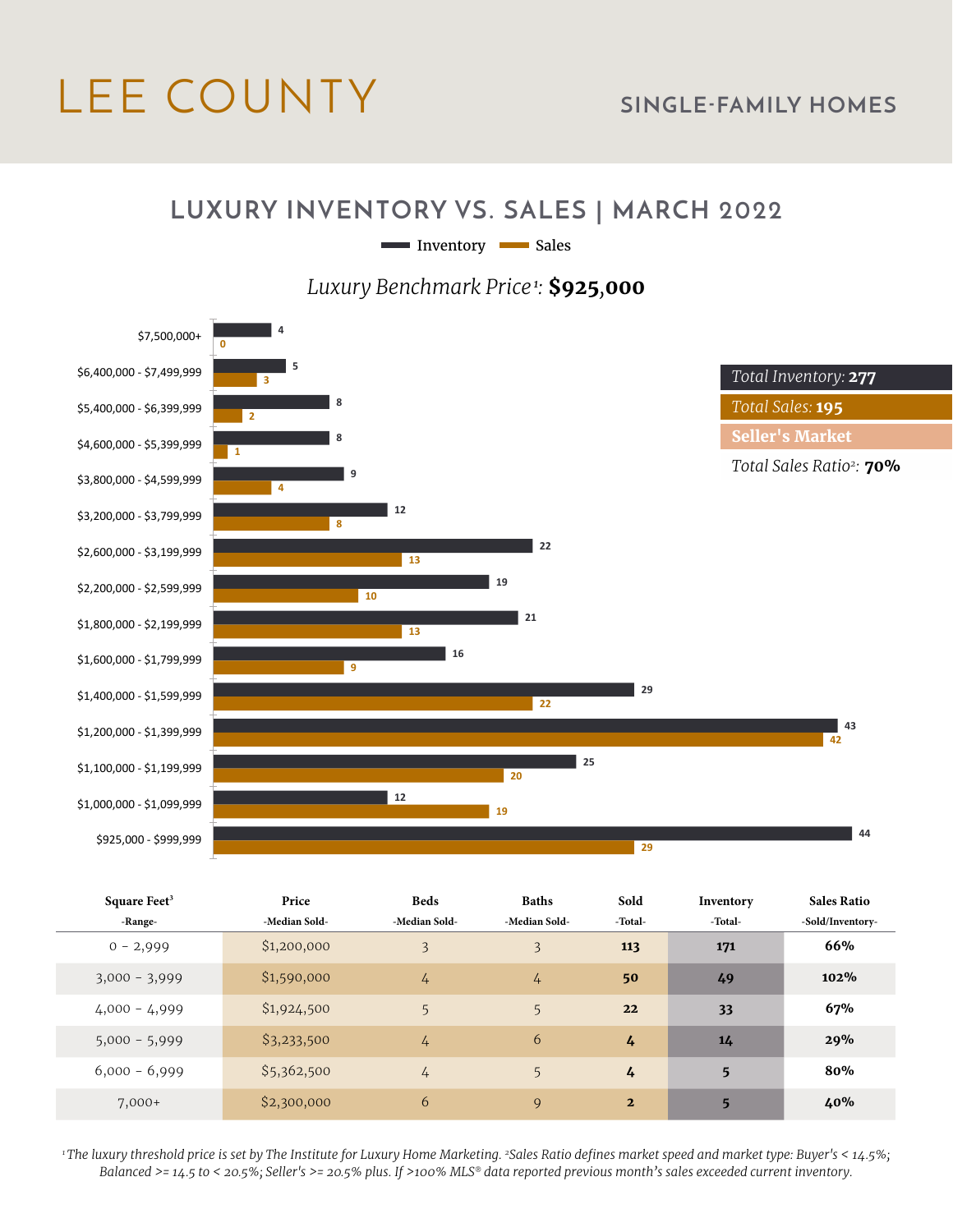# LEE COUNTY **SINGLE-FAMILY HOMES**



### **MEDIAN DATA REVIEW | MARCH**



### **LEE COUNTY MARKET SUMMARY | MARCH 2022**

- The Lee County single-family luxury market is a **Seller's Market** with a **70% Sales Ratio**.
- Homes sold for a median of **100.00% of list price** in March 2022.
- The most active price band is **\$1,000,000-\$1,099,999**, where the sales ratio is **158%**.
- The median luxury sales price for single-family homes is **\$1,300,000**.
- The median days on market for March 2022 was **8** days, down from **43** in March 2021.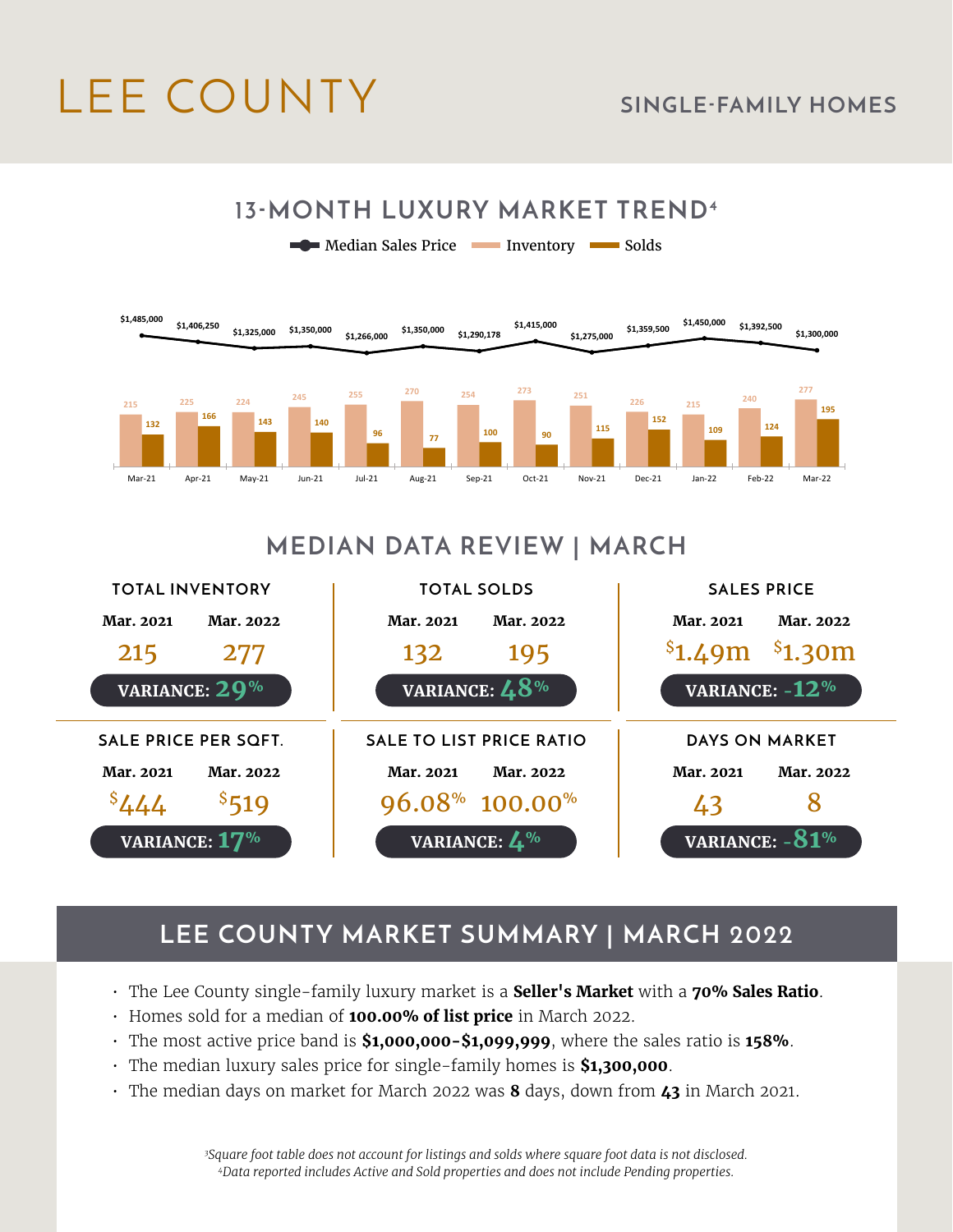# LEE COUNTY **ATTACHED HOMES**

#### **LUXURY INVENTORY VS. SALES | MARCH 2022**

Inventory Sales

#### *Luxury Benchmark Price<sup>1</sup>:* **\$575***,***000**



| Square Feet <sup>3</sup><br>-Range- | Price<br>-Median Sold- | <b>Beds</b><br>-Median Sold- | <b>Baths</b><br>-Median Sold- | Sold<br>-Total- | Inventory<br>-Total- | <b>Sales Ratio</b><br>-Sold/Inventory- |
|-------------------------------------|------------------------|------------------------------|-------------------------------|-----------------|----------------------|----------------------------------------|
| $0 - 1,999$                         | \$715,000              | $\overline{2}$               | $\overline{2}$                | 60              | 62                   | 97%                                    |
| $2,000 - 2,499$                     | \$695,000              | 3                            | 3                             | 26              | 17                   | 153%                                   |
| $2,500 - 2,999$                     | \$1,077,500            | 3                            | 3                             | 16              | 6                    | 267%                                   |
| $3,000 - 3,499$                     | \$1,260,000            | $\overline{3}$               | $\frac{1}{4}$                 | 5 <sup>5</sup>  | $\overline{2}$       | 250%                                   |
| $3,500 - 3,999$                     | <b>NA</b>              | <b>NA</b>                    | <b>NA</b>                     | $\bf{0}$        | $\mathbf{1}$         | $0\%$                                  |
| $4,000+$                            | \$3,873,000            | 4                            | 5                             | $\overline{2}$  | 5                    | 40%                                    |

*1 The luxury threshold price is set by The Institute for Luxury Home Marketing. 2Sales Ratio defines market speed and market type: Buyer's < 14.5%; Balanced >= 14.5 to < 20.5%; Seller's >= 20.5% plus. If >100% MLS® data reported previous month's sales exceeded current inventory.*